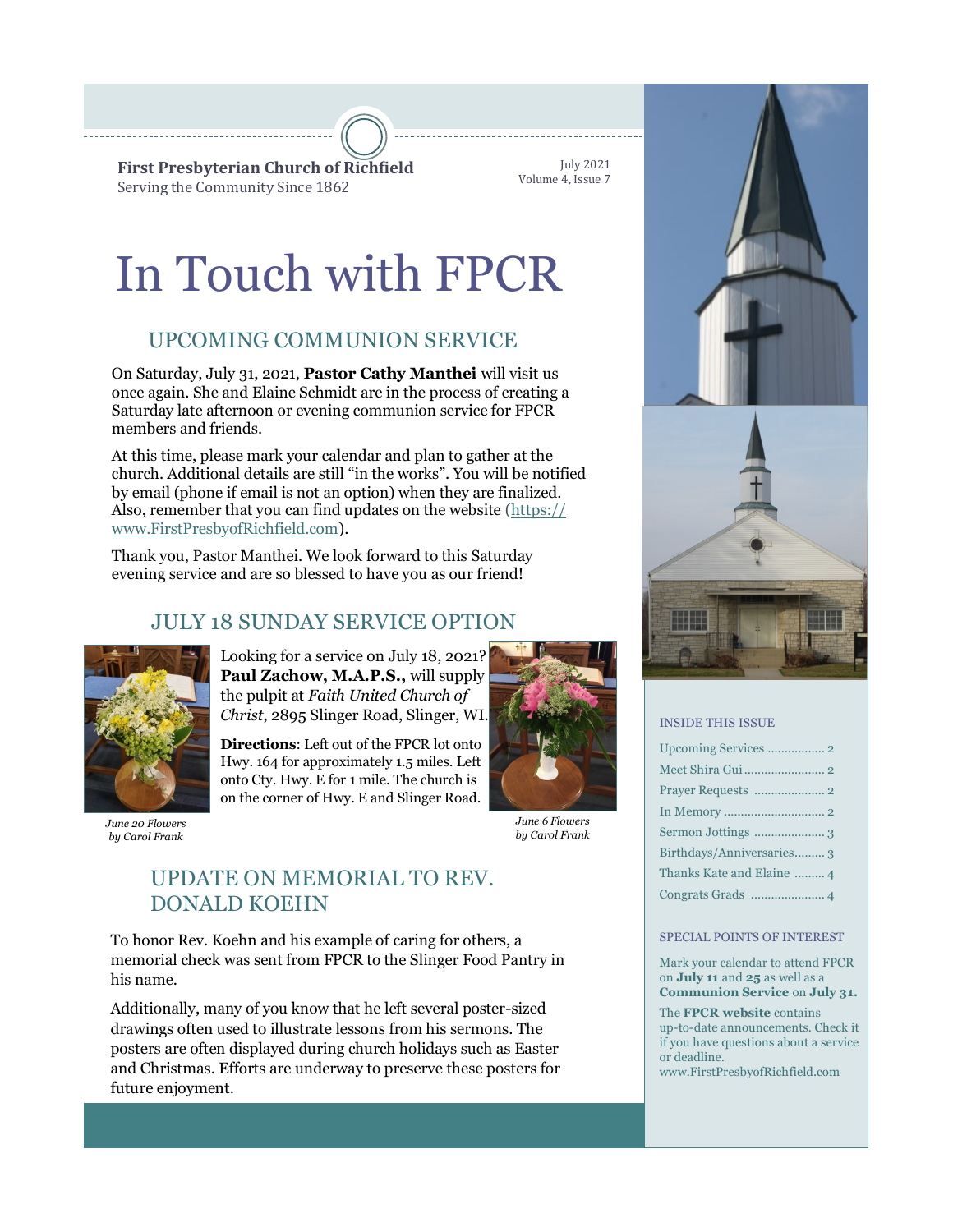## UPCOMING SERVICES

*All are welcome for upcoming 10 a.m. Sunday Services.*

*July 11*

*July 25*

#### *July 31 Saturday Evening Communion Service Details Forthcoming*

*August 15 August 29*

*Updated information is posted on the website: www.FirstPresbyofRichfield .com*

#### ELDERS AND BOARD OF **DEACONS**

*Elders* **Carol Frank Jim Frank Debbie Heppe Melissa Kujawa Rick Romanski**

*Clerk of Session* **Elaine Schmidt**

*Deacons* **Emma Kujawa Cathy Romanski**



#### PIANO, VIDEO, TRAVEL, ROBOTICS . . . OH MY!

**Shira Gui,** keyboardist at FPCR, loves to travel. She has visited Mexico, the US Virgin Islands, China, France, Spain, Italy, and the UK. Venice has been her favorite place because it is on the water, and everyone travels on foot or by boat in Venice. Along with her love of travel, Shira enjoys creating videos of the places she has visited and looks forward to being

able to create more of them in the future.

A 15-year-old freshman (soon-to-be sophomore) at Arrowhead High School, Shira is a busy young lady with a variety of interests. She has been taking piano lessons for the past 11 years, and as we all know, plays beautifully.

At Arrowhead, she enjoys the robotics team where she is able to program and build robots to do specific tasks. They then compete against teams from other schools. She also enjoys videography. Her skills at filming,

*(Continued on page 4)*

## PRAYER REQUESTS

Please pray for the following individuals  $\blacktriangleright$  who have health concerns or are awaiting test results:

#### **Carol Frank**

**Jim Frank**

**Ron Grunke**

**Ron Grunke's Daughter, Shelley**

**Joyce Koehn**

**Rick Romanski's Aunt Helen**

#### **Daryl Schmidt**

 $\mathbb{R}$  Please pray for those who have recently lost loved ones.

**Jean Zeller and Family Family of Lucille Schultz Pearson Children**

#### IN MEMORIUM

#### *Lucille Wittenberger Schultz*

**July 25, 1931—April 13, 2021**

Several remember Lucille Wittenberger Schultz who was a member of FPCR for many years.

Lucille attended FPCR with her parents William and Adella Wittenberger and siblings Robert and Janet. She was confirmed at FPCR and she and husband Alphonse "Bud" Schultz were married at the church in 1953.

She is survived by her children **Gerald** and Linda Schultz, **Paul** Schultz, and Todd and **Lisa** Strook as well as several grandchildren, great grandchildren, relatives, and friends. Her parents; brother, Robert; son, **John**; and husband, **Bud,** preceded her in death.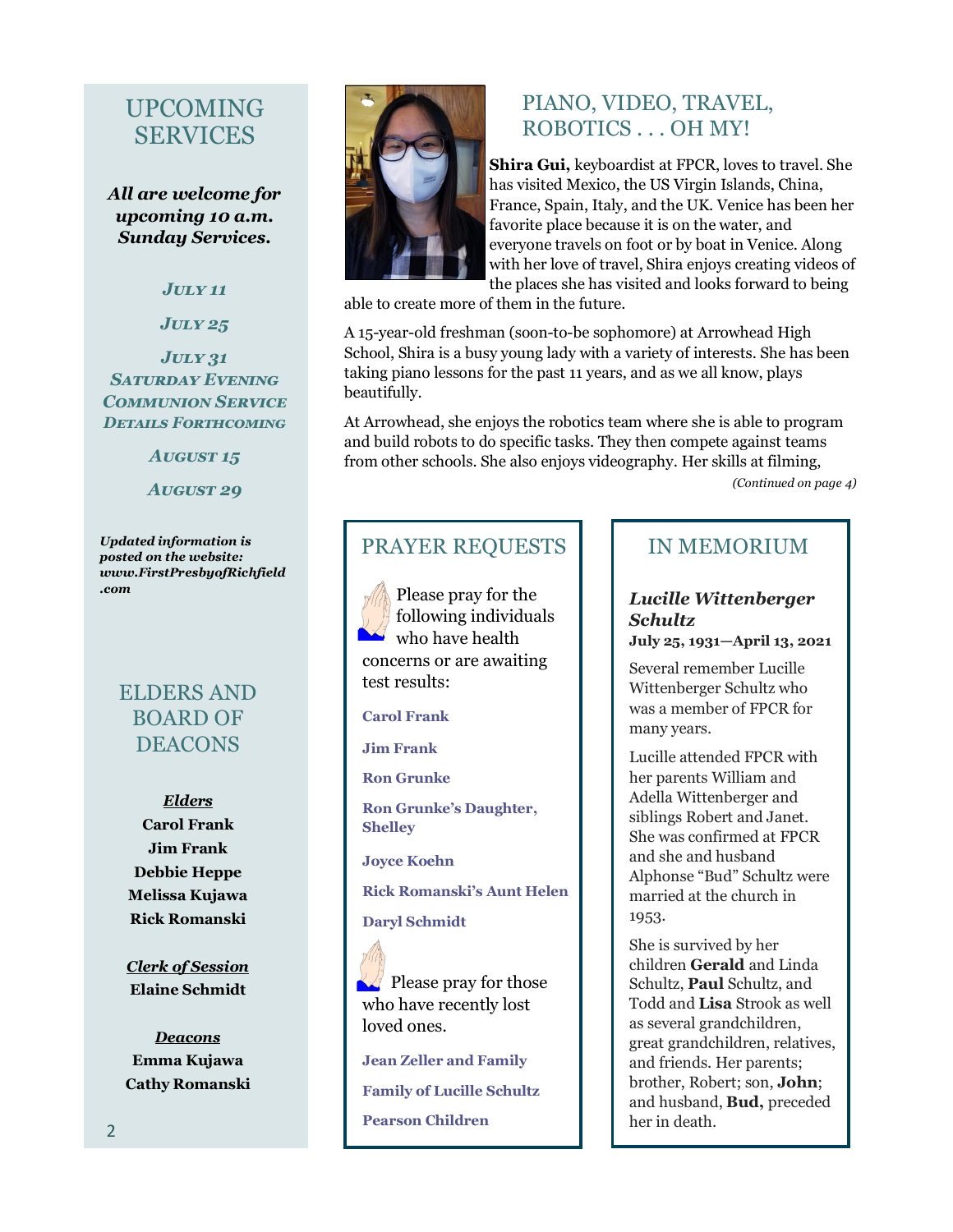

#### SERMON JOTTINGS

*With our present schedule, it is sometimes difficult to follow the continuum of church lessons and sermons. Here are the summary notes from the June services.* 

#### Date: **June 6, 2021**  Text: **Psalm 130** Sermon*: Waiting for the Lord*

*This reading is a psalm of lament or complaint from the Israelites to God about feeling hopeless and waiting for Him. Waiting is not easy for any of us, but Psalm 130 is good news. There is hope in the midst of waiting.*

• What if you exchange the word "waiting" for "hoping"—much more positive, isn't it?

- The blessings we have are a gift from God. His grace in our lives and His love are gifts to us.
- Even in the midst of suffering and challenge, we are encouraged to bring everything to God. He loves us and cares for us—always.
- God does not keep track of our shortcomings. He is forgiving, gracious, merciful, faithful, compassionate, and loving.
- Place your hope, trust, and confidence in God—even in the midst of waiting or suffering.

*Have Trust and Confidence in God ALWAYS!*

#### Date: **June 20, 2021 (Father's Day)** Text: **2 Corinthians 6:1-13** Sermon*: Open Your Hearts*

*The apostle, Paul, is calling the ancient Corinthian Christian church to open their hearts in reconciliation to one another and to God. Paul is also calling us in this place and time to open our hearts to God in reconciliation and peace.*

- Sometimes when things do not work the way we would like, we are frustrated or angry with God. That is okay—we are only human. God will not abandon us—no matter what.
- The world needs more kindness, compassion, love, and caring for and about others.
- We are all ambassadors for Christ. We are all agents of Christ and God's love, reconciliation, and forgiveness in the world.
- We should open our hearts in love to and with one another in charity and in grace.
- On this Father's Day, give thanks to our fathers and to those who have been like a father to us.

#### *God is with us and loves us unconditionally—always*

**For the glory of God and in memory of Jeff Zeller, Paul Zachow began the June 6 service with an a cappella solo,** *For All the Saints.* **It is posted on the church website if you missed it: [www.FirstPresbyofRichfield.com.](https://www.FirstPresbyofRichfield.com) Thank you, Mr. Zachow!**



## **HAPPY**

#### BIRTHDAY

to the following individuals with birthdays in **July**. We wish you many more years of God's blessings.

 **3 - Tim Wang**

 **7 - Cora Schmidt**

- **11 - Rosemarie Schmidt**
- **31—Kenneth Schmidt**



## **HAPPY** ANNIVERSARY

to the following couple who is celebrating their wedding anniversary in **July**. May the Lord bless you and keep you for many years to come.

**9 - Paul and Debbie Schmidt Fait**